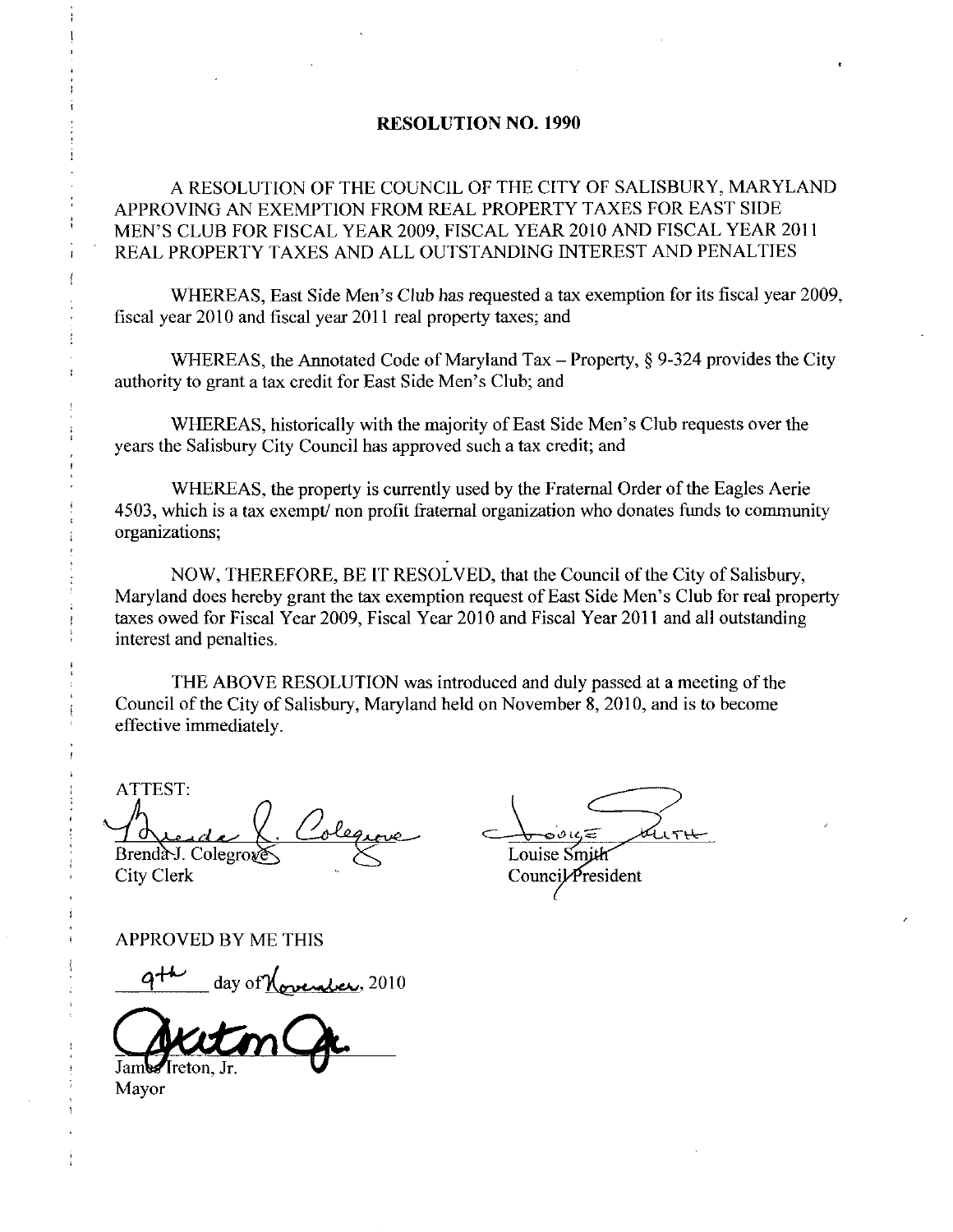## **City of Salisbury**

## Memo

| To: | John R. Pick, City Administrator                     |  |
|-----|------------------------------------------------------|--|
|     | From: Pamela B. Oland, Director of Internal Services |  |
|     | <b>Date:</b> October 21, 2010                        |  |
| Re: | East Side Men's Club                                 |  |
|     |                                                      |  |

In June 2010, City Council passed Resolution 1931 pulling the property owned by East Side In June 2010, City Council passed Resolution 1931 pulling the property owned by East Side<br>Men's Club from the tax sale to resolve the issues surrounding the ownership of the properties<br>Since that time, on June 24, 2010, Ea In June 2010, City Council passed Resolution 1931 pulling the property owned by East Side<br>Men's Club from the tax sale to resolve the issues surrounding the ownership of the propertie<br>Since that time, on June 24, 2010, Eas at 107 Alexander Avenue to the Salisbury Fraternal Order of Eagles Aerie 4503.

Attached please find a copy of the deed that will transfer the property to the Eagles Until there is a solution related to the outstanding taxes, the transfer can not be completed. As such, the Attached please find a copy of the deed that will transfer the property to the Eagles. Until the<br>is a solution related to the outstanding taxes, the transfer can not be completed. As such, the<br>East Side Men's Club is reque for FY 09 FY <sup>10</sup> and FY <sup>11</sup> be waived East Side Men's Club is requesting all outstanding taxes and fees related to these properties<br>for FY 09, FY 10 and FY 11 be waived.<br>As previously stated, East Side Men's club has no income and other than this property, has

assets Additionally the FOE 4503 has donated significant funds to bcal charities Attached please find a resolution which would grant the tax exemption for the East Side Men's Club for the outstanding taxes from FY 09, FY 10 and FY 11. A request for waiver of the tax liens has been provided to Wicomico County and they are in the process of considering the waiver as well. After the tax issues have been resolved, including the County tax issues, the property transfer will be completed

If you have any questions, please let me know.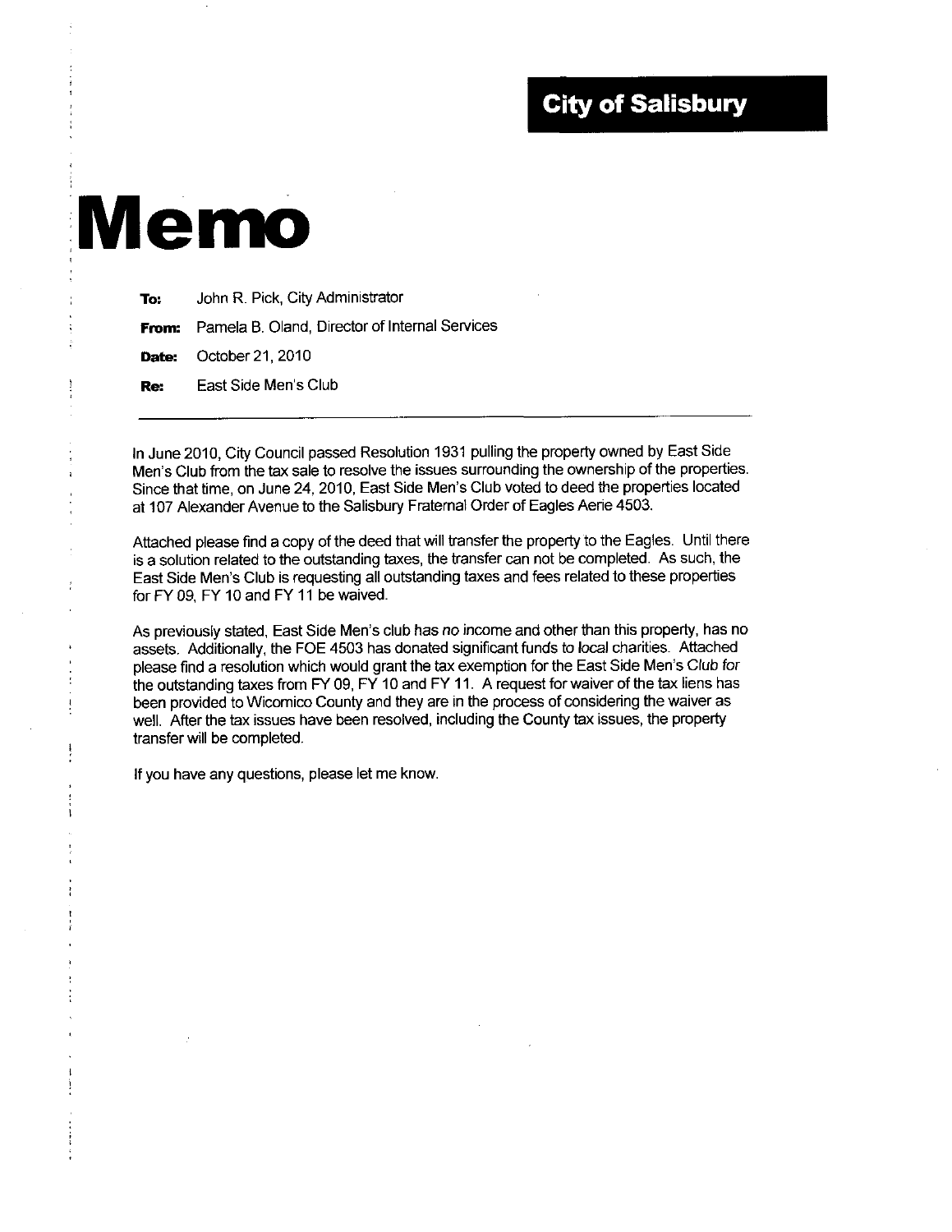$\overline{r}$ THIS DEED is made this  $\frac{26 \text{ H}_{\text{day of}}}{\text{day of}}$   $\frac{\text{August}}{\text{day of}}$ , 2010, by EAST SIDE MEN'S CLUB, INC., a Maryland Corporation, hereinafter referred to as "Grantor", witnesseth:

THAT FOR AND IN CONSIDERATION of the sum of TEN DOLLARS (\$10.00) and other good, valuable and sufficient considerations in hand paid, receipt of which is hereby acknowledged, the said Grantor does hereby grant and convey unto THIS DEED is made this  $\frac{26}{100}$  of  $\frac{4q\mu s f}{2}$ , 2010, by EAST SIDE<br>MEN'S CLUB, INC., a Maryland Corporation, hereinafter referred to as "Grantor",<br>witnesseth:<br>THAT FOR AND IN CONSIDERATION of the sum of TEN DOLLARS "Grantee", its successors and assigns, all the following described property:

ITEM ONE: ALL that lot, tract, or parcel of land situate and lying in the City of Salisbury, Salisbury Election District of Wicomico County, State of Maryland, on the Northeast side of and binding upon a new road or street known as Alexander Avenue, fifty Salisbury, Salisbury Election District of Wicomico County, State of Maryland, on the<br>Northeast side of and binding upon a new road or street known as Alexander Avenue, fifty<br>(50) feet in width leading in a Northwesterly di Salisbury-Delmar State Road, also known as Salisbury Boulevard, through the development known as "Northwood", and more particularly described as follows: Beginning for the outlines of the same on the Northeast side of Alexander Avenue aforesaid at the Northwest corner of the land now or formerly of Burnley D. Wilder and Ruby J. Wilder, at an iron pipe corner of the land now or formerly of B<br>driven in the ground; thence running (1) North 45 degrees 32 minutes West, binding upon the Northeast side of Alexander Avenue, a distance of one hundred forty-cight and Northeast side of and binding upon a new road or street known as Alexander Avenue, fifty<br>(50) foet in width leading in a Northwesterly direction from the Westernmost side of the nev<br>Salisbury-Delmar State Road, also known three-tenths (148.3) feet to the Northwood development, at a cement post thence (2) North 4 degrees 28 minutes East, binding upon the said Northwood development a distance of one hundred fifty (150) feet to the land now or formerly of G. L. Hastings, at a cement post thence (3) South 45 degrees 32 minutes East, binding upon the Westernmost outline of the aforesaid G. L. Hastings land, a distance of one hundred forty-eight and three-tenths (148.3) feet to the Northeast comer of the aforesaid Wilder land, at an iron pipe; thence (4) South 47 degrees 28 minutes West, binding upon the Northernmost outline of the aforesaid Wilder land, a distance of one hundred fifty (150) feet to the point of beginning; as laid down on property survey and plat made for Winfield C. Dennis, by Filbert M. Hitch, Surveyor, on June 8, 1953 and recorded among the Land Records of Wicomico County, Maryland in Liber

LAW OFFICES<br>QNG, BADGER,<br>LEK & SMITH, LLP LAW OFFICES<br>LONG, BADGER,<br>SHELLEK & SMITH, LL<br>FA NAST MAIN STREE.<br>P.O. BOX 339<br>SALISBERY, MARVLAN<br>SSALISBERY, MARVLAN FELER & SMIDS, ELP<br>FAST MAIN STREEI<br>F.O. BOX 259<br>ISBNRY, MARYLAND<br>21803-0259<br>(410) 719-8731<br>FAX (410) 749-8731

 $\mathcal{L}^{\mathcal{L}}$ 

 $\cdot$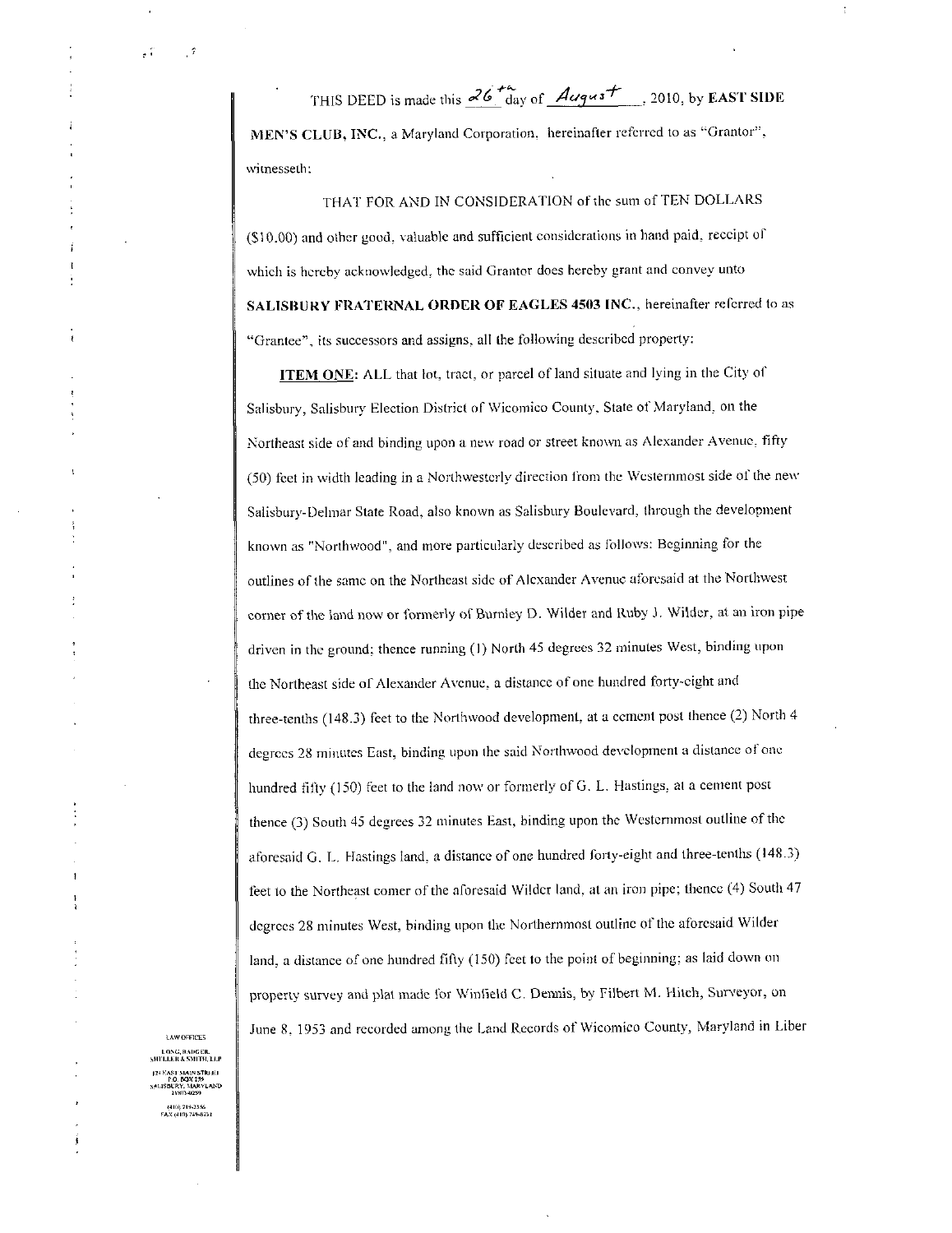J.W.T.S. No. 350, folio 46; SUBJECT to a certain easement or right of way granted to the Eastern Shore Public Service Company of Maryland, dated August 20, 1947 and recorded J.W.T.S. No. 350, folio 46; SUBJECT to a certain easement or right of vertex Context Company of Maryland, dated August 20, 19 among the aforesaid Land Records in Liber J.W.T.S. No. 389, folio 383.

ITEM TWO: ALL that lot or parcel of land situate and lying in Salisbury Election District of Wicomico County, State of Maryland, on the Easterly side of and binding upon Raymond Drive and on the Northerly side of and binding upon Alexander Avenue having <sup>a</sup> frontage on Raymond Drive of 102 feet and a frontage on said Alexander Avenue of 90 feet and being Lot No. 28 in Block E as shown and designated on Plat of "Northwood" made by Filbert M. Hitch, Surveyor, dated June 11,1949 and recorded among the land Records of Wicomico County, Maryland, in Liber J.W.T.S. No. 304, folio 41. Wicomico County, Maryland, in Liber J.W.T.S. No. 304, folio 41.<br>ITEM THREE: ALL that piece or parcel of land situate and lying in Salisbury

Election District, Wicomico County, State of Maryland, on the Easterly side of and binding upon Raymond Drive and having a frontage on said Raymond Drive of 50 feet; being bounded on the North by Lot No. 24, Block "E" as shown on plat hereinafter referred to and bounded on the South by Lot No. 26 Block  $E^{\prime\prime}$ , as shown on plat hereinafter referred to, and being in all respects Lot No. 25, Block  $"E"$ , as shown and designated on plat of "Northwood" made by Filbert M. Hitch, Surveyor dated June 11,1949 and recorded among the Land Records of Wicomico County, Maryland in Liber J.W.T.S. No. 304, folio 40.

ITEM FOUR: ALL that lot or parcel of land situate and lying in Salisbury Election District of Wicomico County, State of Maryland, on the Easterly side of and binding upon Raymond Drive, having a frontage on said Raymond Drive of 50 feet, bounded on the North by Lot No. 25, Block "E" as shown on plat hereinafter referred to, bounded on the South by Lot No. 27, Block "E" as shown on plat hereinafter referred to, and being in all respects Lot by Lot No. 25, Block "E" as shown on plat hereinafter referred to, bounded on the South<br>Lot No. 27, Block "E" as shown on plat hereinafter referred to, and being in all respects is<br>No. 26, Block "E", as shown and designate Hitch, Surveyor, dated June 11,1949 and recorded among the Land Records of Wicomico Hitch, Surveyor, dated June 11,1949 and recorded amor<br>County, Maryland in Liber J.W.T.S. No. 304, folio 40.

LAW OFFICES<br>
1 UNC, BADICER,<br>
5REC.LEN & SMITH, LL<br>
124 EAST MAIN STREET<br>
9 NOX 159<br>
211501-0239<br>
211501-0239

 $\cdot$  1

 $\mathbb{R}^3$ 

ITEM FIVE: ALL that lot or parcel of land situate and lying in Salisbury Election County, Maryland in Liber J.W.T.S. No. 304, folio 40.<br>ITEM FIVE: ALL that lot or parcel of land situate and lying in Salisbury Election<br>District of Wicomico County, State of Maryland, on the Easterly side of and binding up Raymond Drive and having a frontage on said Raymond Drive of 50 feet, bounded on the North by Lot No. 26 in Block "E" as shown on plat hereinafter referred to, and bounded on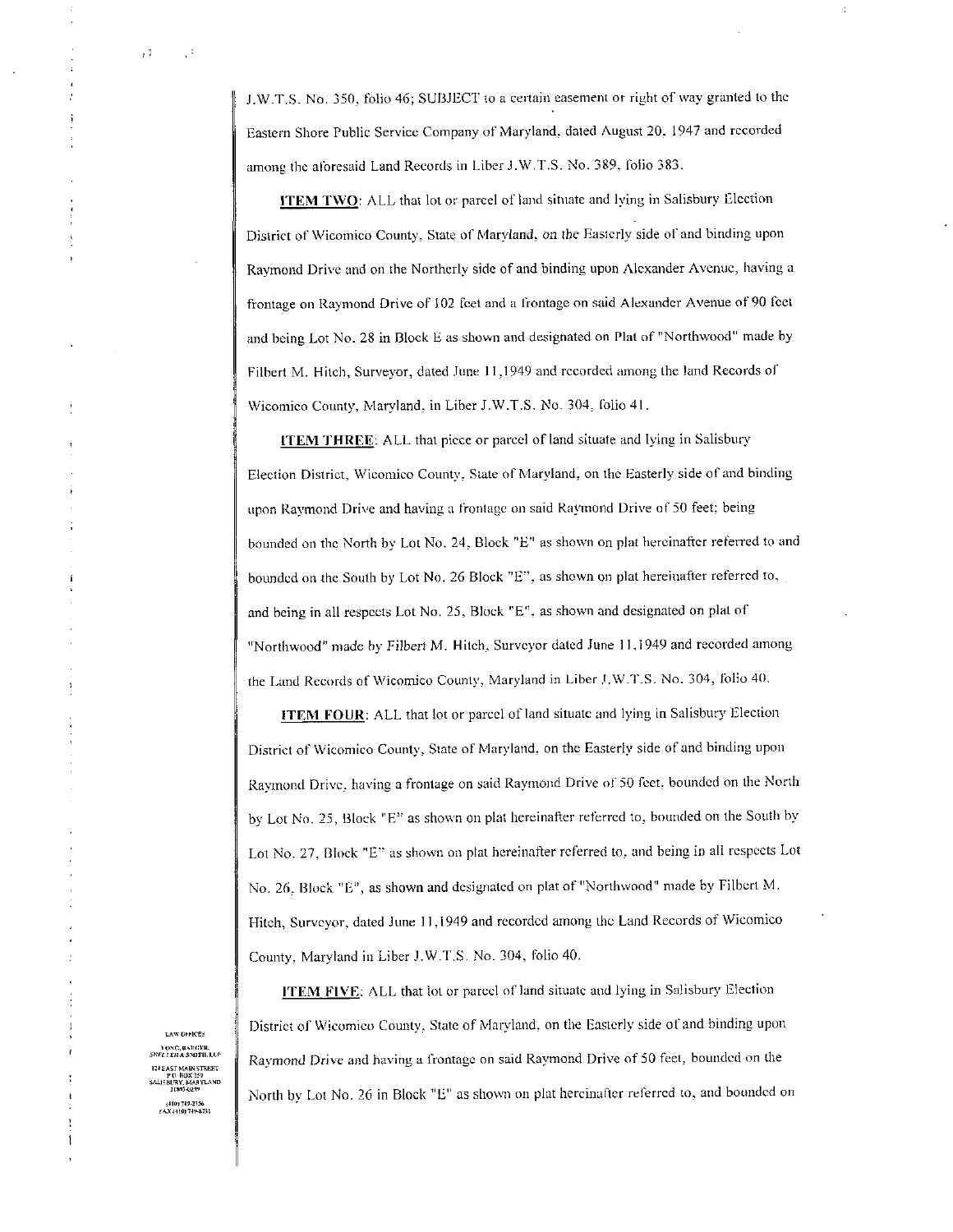the South by Lot No. 28 in Block "E"as shown on plat hereinafter referred to, and being in all respects Lot No. 27, in Block "E" as shown on plat of "Northwood" made by Filbert M. the South by Lot No. 28 in Bloc<br>all respects Lot No. 27, in Block<br>Hitch, Surveyor, dated June I I,<br>County, Maryland in Liber J.W Hitch, Surveyor, dated June 11, 1949 and recorded among the Land Records of Wicomico County, Maryland in Liber J.W.T.S. No. 304, folio 40. all respects Lot No. 27, in Block "E" as shown on plat of "Northwood" made by Filbert M.<br>Hitch, Surveyor, dated June 11, 1949 and recorded among the Land Records of Wicomico<br>County, Maryland in Liber J.W.T.S. No. 304, foli

Park Inc. to Evelyn E. Dennis, dated February 20, 1951 and recorded among the Land E as shown on plat neternance received to, and being<br>all respects Lot No. 27, in Block "E" as shown on plat of "Northwood" made by Filbert I-<br>Hitch, Surveyor, dated June 11, 1949 and recorded among the Land Records of Wico SUBJECT to the restrictions and conditions set forth in a deed from Lamar Corporation and Records of Wicomico County, Maryland in Liber J.W.T.S. No.325, folio 175 and ALSO<br>SUBJECT to the restrictions and conditions set forth in a deed from Lamar Corporation and<br>Deers Head Park, Inc., to the said Evelyn E. Denni the Land Records of Wicomico County, State of Maryland, in Liber J.W.T.S. No. 311, folio 21

ITEMS ONE, TWO, THREE, FOUR AND FIVE being the same land conveyed unto ITEMS ONE, TWO, THREE, FOUR AND FIVE being the same land conveyed unto<br>East Side Men's Club, Inc. from E & N Enterprises, Inc. by Deed dated December 16, 1988 East Side Men's Club, Inc. from E & N Enterprises, Inc. by Deed dated Decords and recorded among the aforesaid Land Records in Liber No. 1167, Folio 01

REFERENCE to said deeds, plat and to preceding deeds of the property hereby conveyed, and to the references contained therein, is hereby made a part hereof as if herein fully set forth

TOGETHER with the improvements thereon and all the rights, ways, roads,<br>ppurtenances and advantages thereto belonging or in any way appertaining.<br>TO HAVE AND TO HOLD the above granted property unto the said Grantee privileges, appurtenances and advantages thereto belonging or in any way appertaining.

forever in fee simple, and the Grantee covenants and agrees to and with the Grantor that the said parcels of land hereby conveyed shall he used solely and exclusively for the use and benefit the Grantee for so long as Grantee retains its current business entity status as a nonprofit corporation chartered in the State of Maryland, and should Grantor lose its current corporate charter and otherwise cease to exist as a Maryland non-profit corporation, then said parcels of land shall revert to and become the property of the Grantor, its successors, and assigns.

LAW OFFICES<br>LONG, BABGER,<br>HELLER & SWITH, LLP 1531<br>
1531<br>
21803-0259<br>
(410) 749-2356<br>
FAX (410) 749-87 124 BAST MAIN STREET<br>P.O. BOX 239<br>(ALISBURY, MARYLAND<br>21:603-0239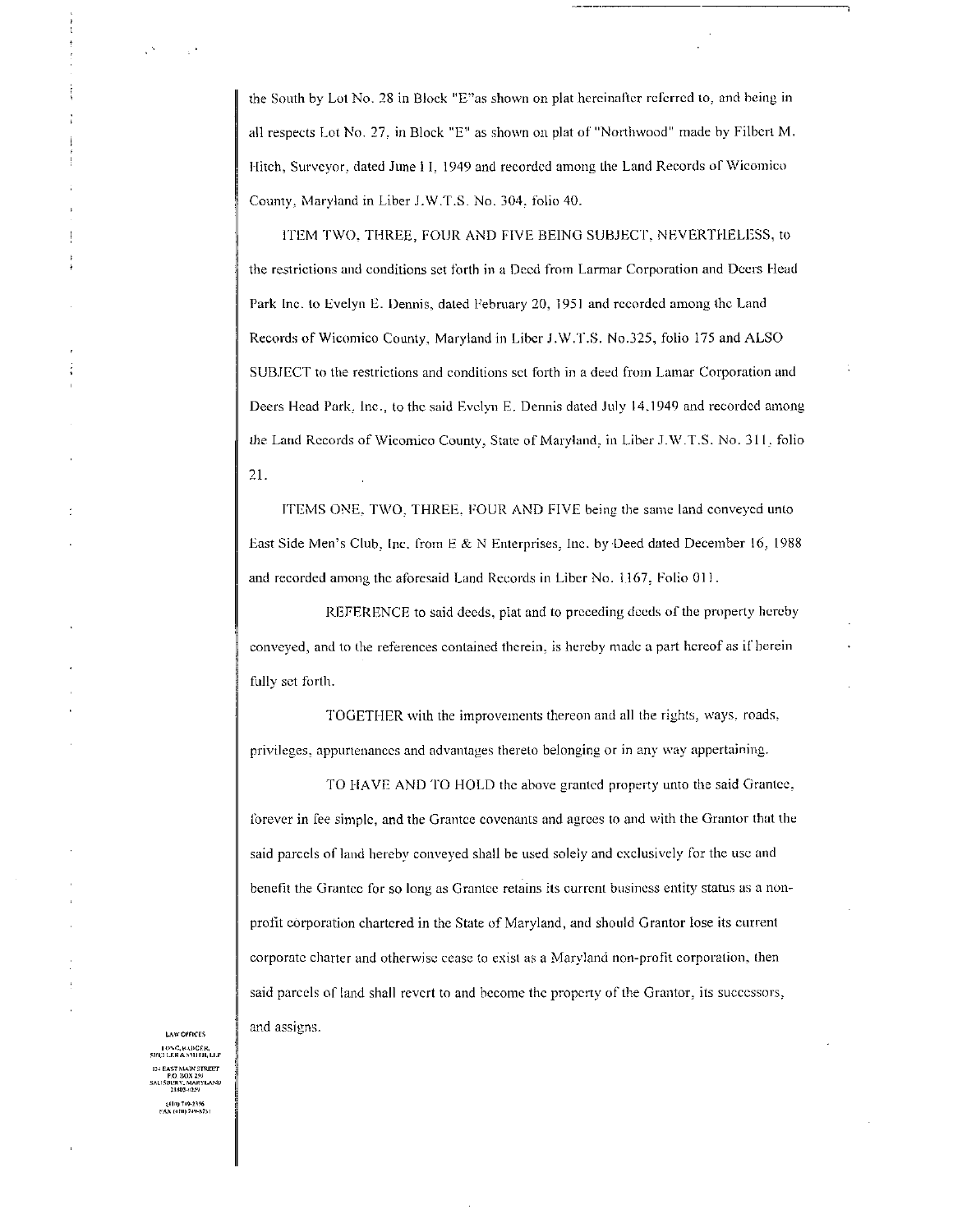AND the Grantor does hereby covenant that it will warrant specially the

property hereby conveyed and that it will execute such other and further assurances of the land as may be requisite and necessary.

AS WITNESS our hands and seals the day and year first above written. AS WITNESS our hands and seals the day and year first above<br>ATTEST:<br>EAST SIDE MEN'S CLUB, INC.

ي.<br>7

"(а г Roger B. Jongs, Secretary Clayton Clayton, President

**UWA** (SEAL)

STATE OF MARYLAND, COUNTY OF WICOMICO:

STATE OF MARYLAND, COUNTY OF WICOMICO:<br>
I HEREBY CERTIFY, that on this  $Z\overline{Z'}$  day of  $\overline{f}(c_1c_2c_3c_4)$ ,<br>
2010, before me, the undersigned officer, personally appeared Clayton Evans, who<br>
acknowledged himself to be acknowledged himself to be the President of the Grantor Corporation, and that he as such President, being authorized to do so, executed the foregoing instrument for the purposes acknowledged himself to be the President of the Grantor Corporation, and that he as such<br>President, being authorized to do so, executed the foregoing instrument for the purposes<br>therein contained, by signing, in my presenc and certified that this conveyance is not part of a transaction in which there is a sale, lease, exchange or other transfer of all or substantially all of the property and assets of the Grantor Corporation. He further certified that the consideration paid for this property is in the amount of \$0.00. and certified that the<br>exchange or other<br>Corporation. He f<br>amount of \$0.00. Testion, being alternate to do be, because the rate of therein contained, by signing, in my presence, the name and certified that this conveyance is not part of a transsex<br>change or other transfer of all or substantially a

AS WITNESS my hand and seal, the day and year first above written.

<u>de Trees (1</u>999)<br>Notary Public

VICTORIA A. MYERS<br>NOTARY PUBLIC STATE OF MARYLAND NOTARY Public STATE OF MARYLAND<br>NOTARY PUBLIC STATE OF MARYLAND<br>My Commission Explices April 30, 2013  $M_{\text{V}}$ <br>
Motary Public  $M_{\text{V}}$ <br>
Motary Public State of MARYLAND<br>
My Commission Explose April 30, 2013<br>
My Commission Explose April 30, 2013

My Commission Expires April 30, 2013<br>STATE OF MARYLAND, COUNTY OF WICOMICO:

2010 I before HEREBY mc CERTIFY the undersigned that on officer this ersonally a<br>personally a lic<br>CO:<br>f *Adencest*<br>appeared Roger<br>tor Corporation Roger B. Jones, who acknowledged himself to be the Secretary of the Grantor Corporation, and that he as such Secretary, being authorized to do so, executed the foregoing instrument for the purposes therein contained, by signing, in my presence, the name of the said corporation as Secretary and certified that this conveyance is not part of a transaction in which there is a sale, lease, exchange or other transfer of all or substantially all of the property and assets of the Grantor Corporation. He further certified that the consideration paid for this property is in the amount of \$0.00. and certified that t<br>exchange or other<br>Corporation. He f<br>amount of \$0.00. My Commission Expires April 30, 2013<br>
My Commission Expires April 30, 2013<br>
I HEREBY CERTIFY, that on this  $\frac{1}{2}$ ,  $\frac{1}{2}$ ,  $\frac{1}{4}$ <br>
2010, before me, the undersigned officer, personally<br>
acknowledged himself to be and the property and the property distribution paid for this property.

Notary

 $\leq$ 

Gr r

y G<br>Ky

AS WITNESS my hand and seal, the day and year first above written.

تَى<br>VICTORIA A. MYERS<br>COTARY PUBLIC STATE OF MARYLAND MyCommission A. MyCommission A. MyCommission Expires<br>My PUBLIC STATE OF MARYLAND<br>My Commission Expires April 30, 2013 commission Expires April 30, 2013

**LAW OFFICES** LONG, BADGER,<br>SHELLER & SMITH, LLP 124 FAST MAIN STREET<br>PO BOX 259<br>SALESIRJRY, MARYLAND<br>21803-0259<br>(410) 749-2356<br>FAX (410) 749-8751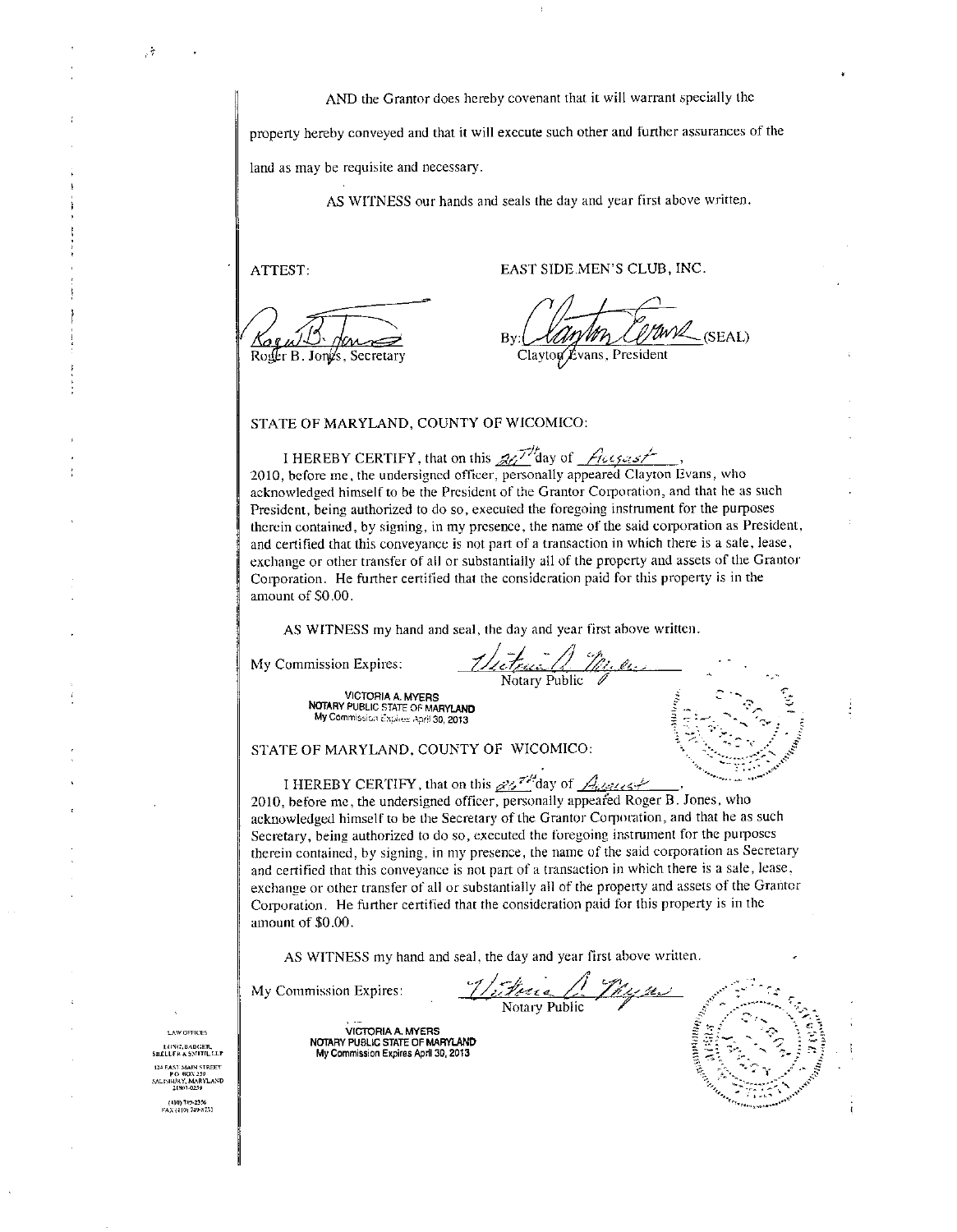The undersigned hereby certifies that this Deed was prepared by or under the supervision of an attorney admitted to practice before the Court of Appeals of Maryland.

 $\sim$   $\sim$ 

لمسابق

Date:  $8/26/10$ 

F Ull V J. Garrett Sheller

Attorney-at-Law

 $\begin{minipage}{.4\linewidth} \begin{tabular}{l} \hline \multicolumn{3}{c}{\textbf{1} } \multicolumn{3}{c}{\textbf{1} } \multicolumn{3}{c}{\textbf{1} } \multicolumn{3}{c}{\textbf{2} } \multicolumn{3}{c}{\textbf{3} } \multicolumn{3}{c}{\textbf{4} } \multicolumn{3}{c}{\textbf{5} } \multicolumn{3}{c}{\textbf{6} } \multicolumn{3}{c}{\textbf{7} } \multicolumn{3}{c}{\textbf{8} } \multicolumn{3}{c}{\textbf{9} } \multicolumn{3}{c}{\textbf{1} } \multicolumn{$ 

 $\sim$ 

 $\operatorname{JGS:mm1}\limits_{\text{F:WD-0554}\text{Vdeed}}$ 

سيدمث

 $\tilde{\mathcal{A}}$ 

l,

 $\begin{array}{c} \bullet \\ \bullet \\ \bullet \end{array}$ 

 $\overline{1}$ 

 $\ddot{\phantom{a}}$ 

Ì.

 $\ddot{\phantom{a}}$ 

LAW OFFICES

LONG, BADGER,<br>SHELLER & SMITH, LUP 124 EAST MAIN STREET<br>
P.O. BOX 159<br>
SALISBURY, MARYLAND<br>
21803-0259

(410) 749-2356<br>FAX (410) 749-879 l